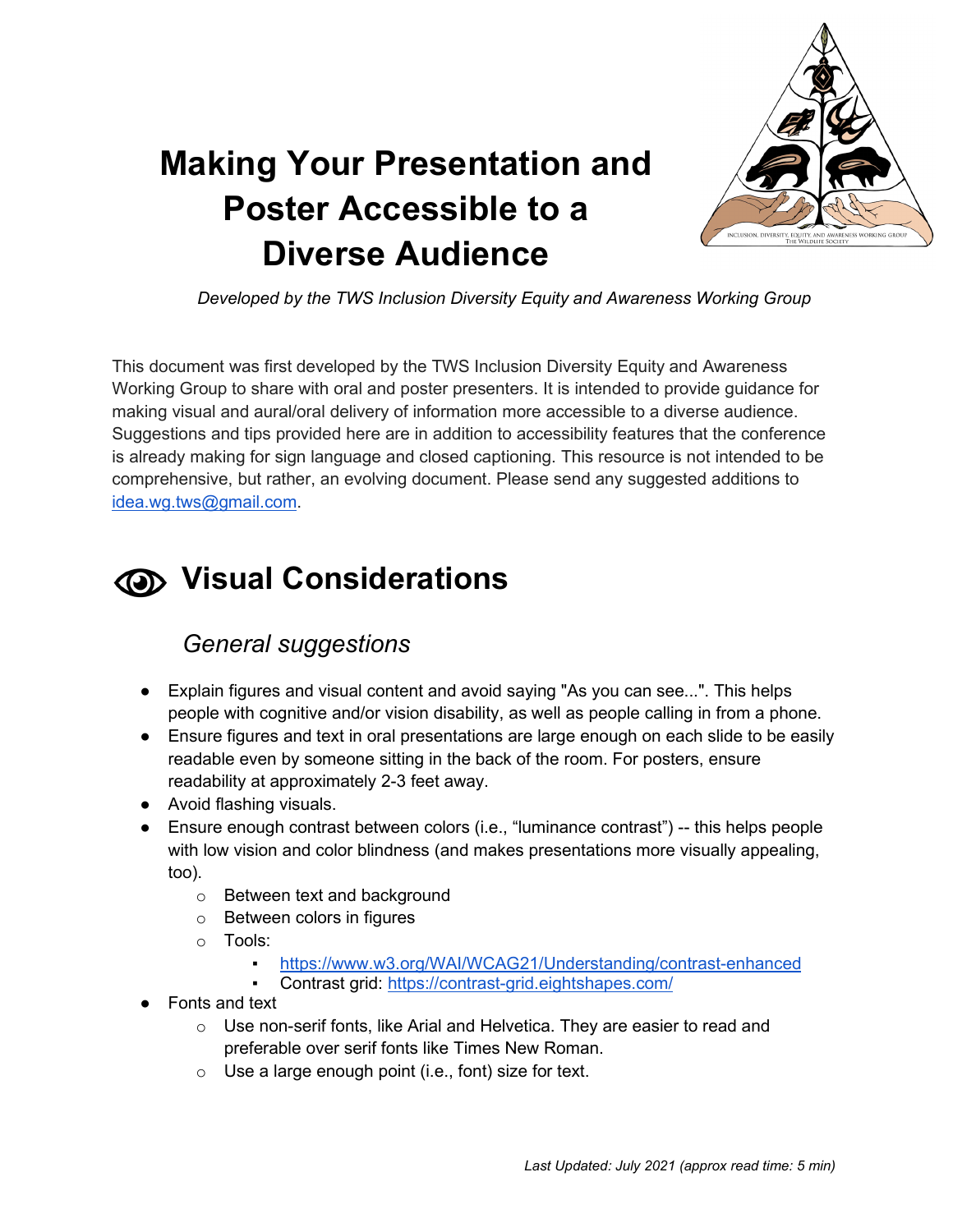- $\circ$  Leading, or the spacing between lines of text, should be at minimum 25-30% of the point size.
- Give every slide a unique title -- some people rely on slide titles to navigate, such as when using a screen reader.
- Don't use color as the sole way to define meaning or information. Different sizes, shapes, and shading, are also helpful.
- Manually control animation timing and speed (i.e., don't make animations too fast!).

#### *Color blindness*

An estimated one in ten males has some form of color deficiency, which is much higher than in women (aao.org). Red/green is the most common color blindness combination, followed by blue/yellow. Avoid these color combinations. Combining colors, shapes, and or shading can help avoid ambiguity.

- Tools
	- o Figures in R: [https://www.datanovia.com/en/blog/how-to-stimulate](https://www.datanovia.com/en/blog/how-to-stimulate-colorblindness-vision-in-r-figures/)[colorblindness-vision-in-r-figures/](https://www.datanovia.com/en/blog/how-to-stimulate-colorblindness-vision-in-r-figures/)
	- o Testing color palettes choosing accessible combinations: [https://davidmathlogic.com/colorblind/#%23D81B60-%231E88E5-%23FFC107-](https://davidmathlogic.com/colorblind/#%23D81B60-%231E88E5-%23FFC107-%23004D40) [%23004D40](https://davidmathlogic.com/colorblind/#%23D81B60-%231E88E5-%23FFC107-%23004D40)
	- o Online simulator for checking images: [https://www.color-blindness.com/coblis](https://www.color-blindness.com/coblis-color-blindness-simulator/)[color-blindness-simulator/](https://www.color-blindness.com/coblis-color-blindness-simulator/)

### *Alternative (alt) text for images*

Alt text ensures images are still accessible to those with visual or cognitive disabilities and provides an alternative if the image cannot be displayed properly. Images require alt text if they convey important information and do not already have a caption.

- <https://www.csun.edu/universal-design-center/best-practices-accessible-images>
- In PowerPoint, right-click the object itself and select "Edit Alt Text" from the drop-down menu.
- Questions to ask while developing alt text:
	- $\circ$  Is the alt text describing what is in the image?
	- o Is the alt text too simple or too generic?
	- $\circ$  Is the alt text 8 to 80 characters long?
	- o Does the alt text provide repetitive information?
	- $\circ$  Is the image itself meaningful?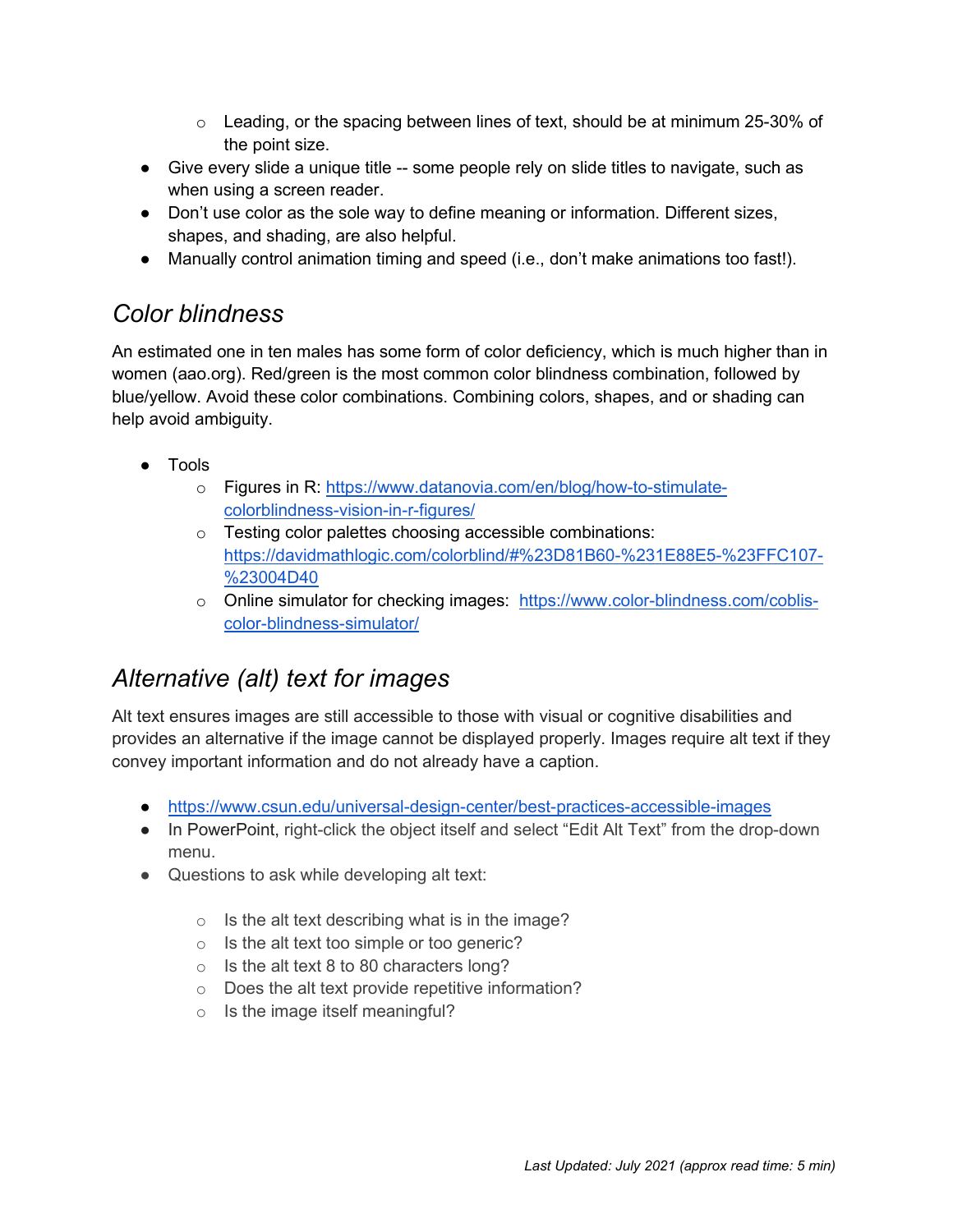

### *General Suggestions*

- It is helpful at the beginning of an oral presentation for the speaker to indicate if there will be closed captioning, transcripts, or sign language available.
- Avoid using too many idioms, acronyms, or jargon.
- Repeat out loud questions that the audience asks, and also type it out in teleconferencing chat/Q & A features.

#### Recording

- Speak directly into the microphone.
- Record in a room that is ideally isolated from external sounds and does not have hard surfaces such as tile or wood floors.

#### **Delivery**

- Speak clearly and slowly, pausing between topics and slides (this also helps close captioning, transcripts, and signing to catch up!).
- Be mindful of how text is read on the slide; ensure that the order of visual presentation matches the order in which you or the audience reads it.
- Presenters should ideally have their video (assuming they have that feature) on so that attendees can see their face or mouth.

## **Additional Considerations, Tips, and Resources**

- If using hashtags, capitalize the first letter of each word (even prepositions) -- this makes hashtags readable by screen readers and certain programs that read alt text. Example: #DisabilitiesOutInTheField
- Microsoft has an Accessibility Checker integrated with many of its products that allow the user to check if slides, tables, and images are accessible based on different rules; warnings, errors, and suggestions are provided. [https://support.microsoft.com/en](https://support.microsoft.com/en-us/office/improve-accessibility-with-the-accessibility-checker-a16f6de0-2f39-4a2b-8bd8-5ad801426c7f)[us/office/improve-accessibility-with-the-accessibility-checker-a16f6de0-2f39-4a2b-8bd8-](https://support.microsoft.com/en-us/office/improve-accessibility-with-the-accessibility-checker-a16f6de0-2f39-4a2b-8bd8-5ad801426c7f) [5ad801426c7f](https://support.microsoft.com/en-us/office/improve-accessibility-with-the-accessibility-checker-a16f6de0-2f39-4a2b-8bd8-5ad801426c7f)
- [Visual Designs: https://accessibility.digital.gov/visual-design/getting-started/](https://accessibility.digital.gov/visual-design/getting-started/)